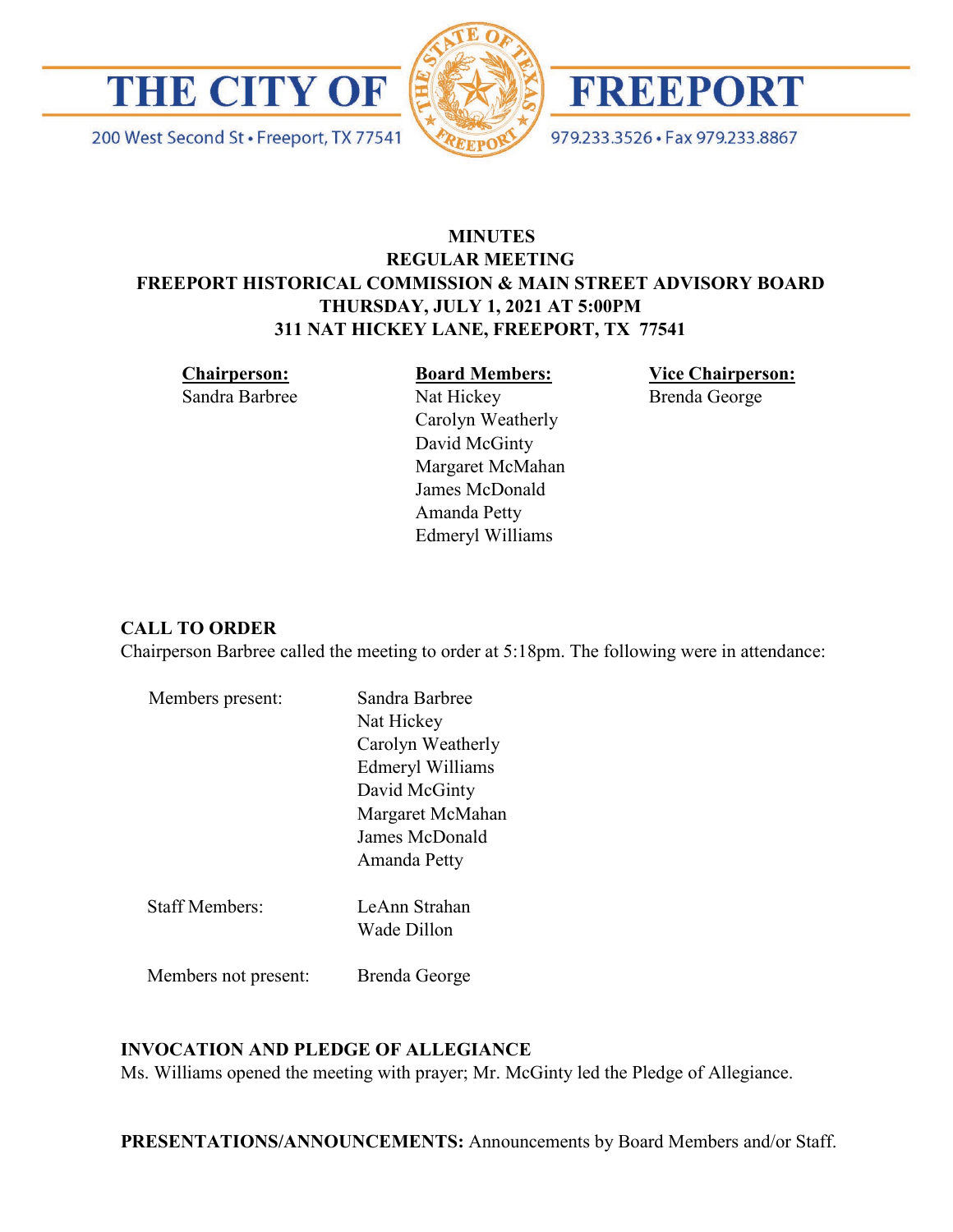## **1. Fort Velasco Exhibit/Event Recap (Strahan, Dillon)**

Mr. Dillon reported that both events had received substantial coverage by the Facts with multiple articles, and between 200-300 visitors attended from all over the state and beyond leaving behind nothing but positive feedback. Wade thanked the Board for their assistance hosting the event, and Ms. Barbree and Mr. McDonald for providing the great dinner for the living history volunteers.

### **BUSINESS – REGULAR SESSION:**

**2. Consideration and possible action to approve meeting minutes from July 1, 2021.** 

With a motion by Mr. Hickey and a second by Mrs. Petty, the Board unanimously approved the minutes from the meeting held on July 1, 2021.

## **WORK SESSION:**

### **3. New Special Events**

### A. **Downtown Monthly Events**

Ms. Strahan requested direction from the Board in planning downtown monthly events. Discussion ensued to form a subcommittee to meet independently and report at regular Board meetings to discuss in greater detail. Volunteers for the subcommittee included Mr. McGinty, Mr. McDonald, Ms. Williams and Mrs. Petty. Mrs. Petty clarified that it is most convenient for her to participate via text or email due to family schedule.

#### **i. Dates**

Ms. Strahan suggested that event dates be cross-referenced with neighboring cities to eliminate competing with already established community events. The subcommittee will coordinate dates to discuss at the next regular meeting.

## **ii. Causes to Promote**

The following suggestions were made to consider for monthly events:

- February African Heritage, East End Photograph Collection (Williams)
- March SPCA (Weatherly) Mrs. Petty suggested pet registration to coincide with this event. Ms. Strahan suggested a Pet/Owner look-alike contest.
- June
	- o Alzheimer's Awareness (Weatherly)
	- o Buffalo Soldiers (Williams) Ms. Strahan suggested we could coordinate a presentation by forensic sculptor Amanda Danning.
	- o Juneteenth Celebration (McDonald)
- September Suicide Awareness (McDonald)
- October Breast Cancer Awareness (McDonald)